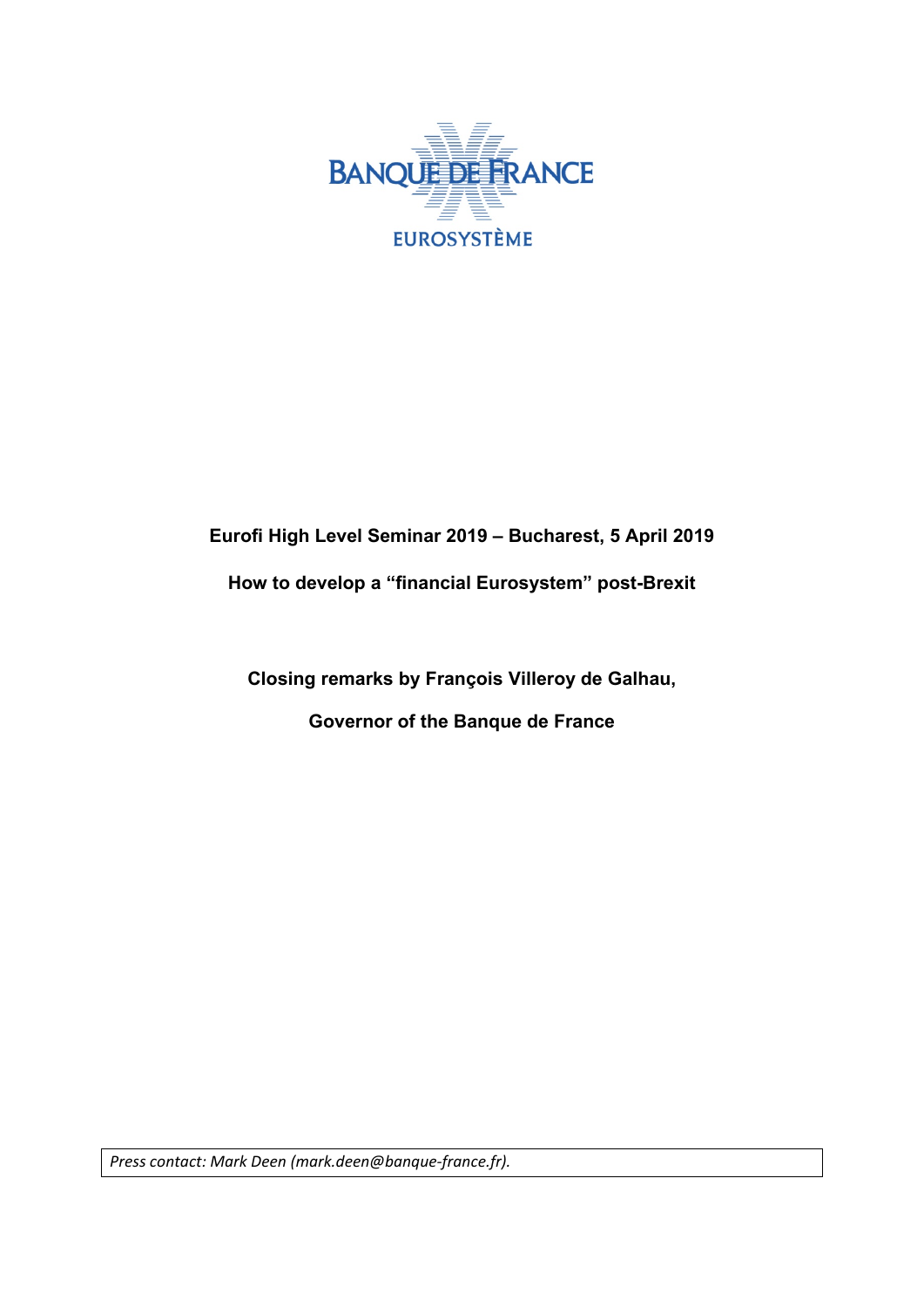Ladies and Gentlemen,

It is a pleasure to be in Bucharest today to conclude this Eurofi High Level Seminar. I am grateful to D. Wright and D. Cahen for offering me the opportunity to give this keynote speech... but perhaps less grateful about the theme they asked me to address: "Opportunities for developing EU autonomy in the financial area post-Brexit". We are still faced with great uncertainties, and Brexit is and remains bad news, not only for the United Kingdom, but also for Europe. This unchartered territory has nevertheless the merit of making one thing very clear: it costs dearly to leave the single market. So we are still hoping for the best, but we have to prepare for the worst: a no-deal Brexit and all the risks it implies. This will be my first point today. Then, your theme obliges us to look ahead, beyond Brexit: Europeans should use the demands created by the current context to build a more integrated "financial Eurosystem", and add some pillars to Europe's financial sovereignty.

**\*\***

### **I. Preparing for the risks**

It has been  $-$  first and foremost  $-$  the responsibility of the financial industry itself to prepare for the consequences of Brexit, starting with the loss of EU passporting rights. Supervisors both at national and European levels have encouraged and monitored the implementation of contingency plans. Up until now, most major players have taken the necessary steps, but some concerns linger regarding the preparedness level of the smaller players, particularly electronic money and payment institutions. On the other hand, public measures have been taken to deal with the specific risks of a no-deal Brexit that could threaten financial stability or consumer protection. The temporary and conditional recognition of British CCPs should prevent cliff-edge effects, as well as temporary waivers on mandatory clearing and bilateral margin exchange for a limited category of products. Member states have also adapted their domestic regulations or are planning to do so. In France, legislation has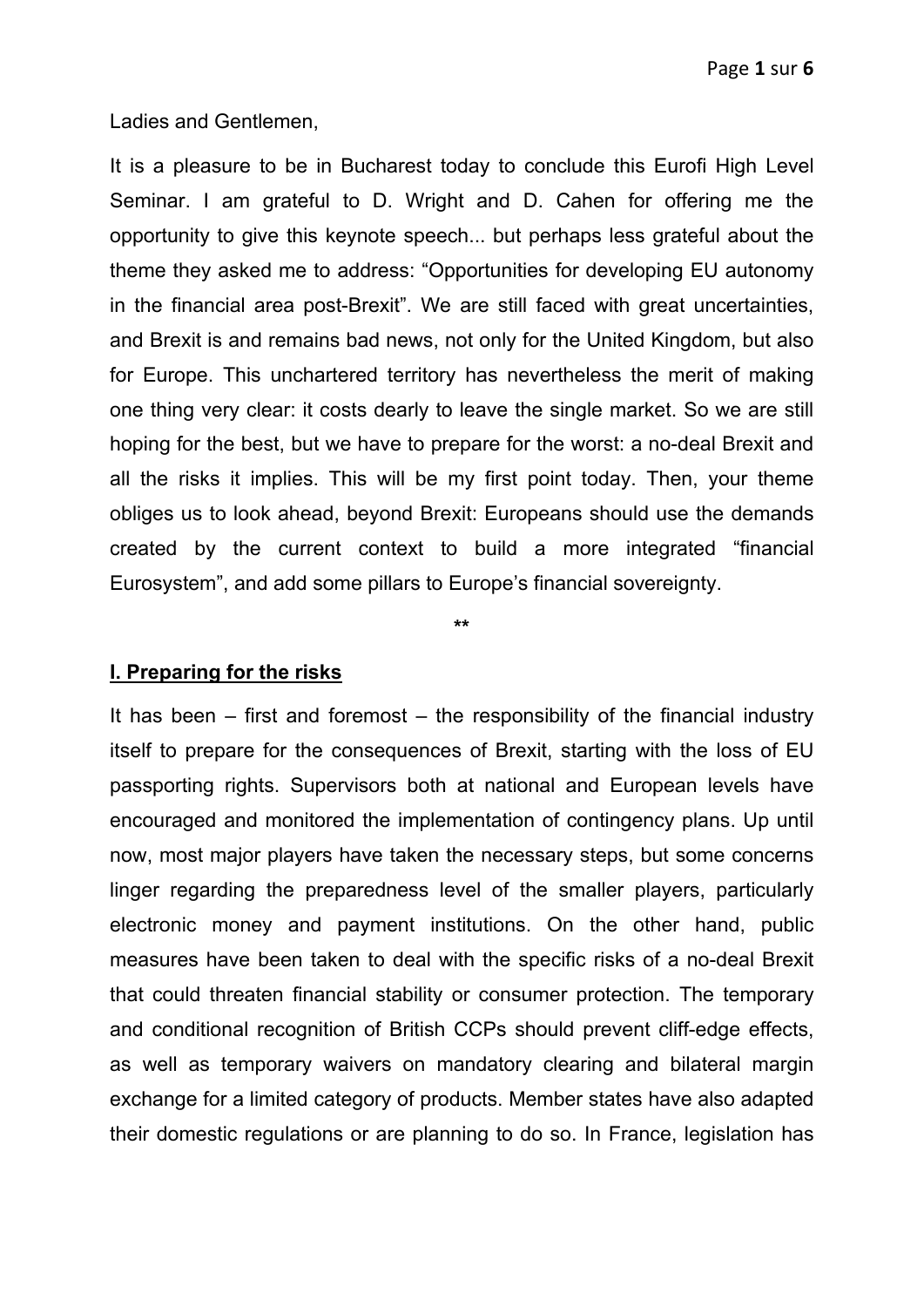been enacted ensuring contract continuity for cross border activities and an extended access to UK settlement systems.

### **II. Building a financial Eurosystem**

Let me now turn to the heart of my topic. The unfortunate reality is that Brexit leaves us no other choice: we must now reshape the European financial system and develop its autonomy. The euro area can already build on strong assets: an effective monetary Eurosystem, the legal framework for a single financial market and essential components of a Banking Union. However we do not, as yet, have a "financial Eurosystem", made up of stronger pan-European financial institutions and market infrastructure. Let's be clear: there will not be a single City for the continent, but rather an integrated polycentric network of financial centres, with specialisations based on areas of expertise. A polycentric system of this nature can function, as illustrated by the United States: New York's financial centre is favoured by corporate and investment banks, Chicago's financial centre handles futures, while Boston specialises in asset management.

Starting with the **Banking Union**, its success depends on the completion of a robust resolution mechanism, probably even more than a full common deposit insurance scheme. Regarding the backstop of the Single Resolution Fund, in the interests of financial stability, we should consider extending the maturities on the credit lines. But we will not achieve an effective and profitable Banking Union without cross-border consolidation in Europe: there are still too many roadblocks and not enough cross-border restructuring. Compared to the US market, the European banking sector remains fragmented: the market share of the top 5 European banks amounts to 20%, compared to more than 40% in the US. So we should aim to create a "single banking market", as recently proposed by Annegret Kramp-Karrenbauer, where genuine pan European banking groups could operate more effectively and better face foreign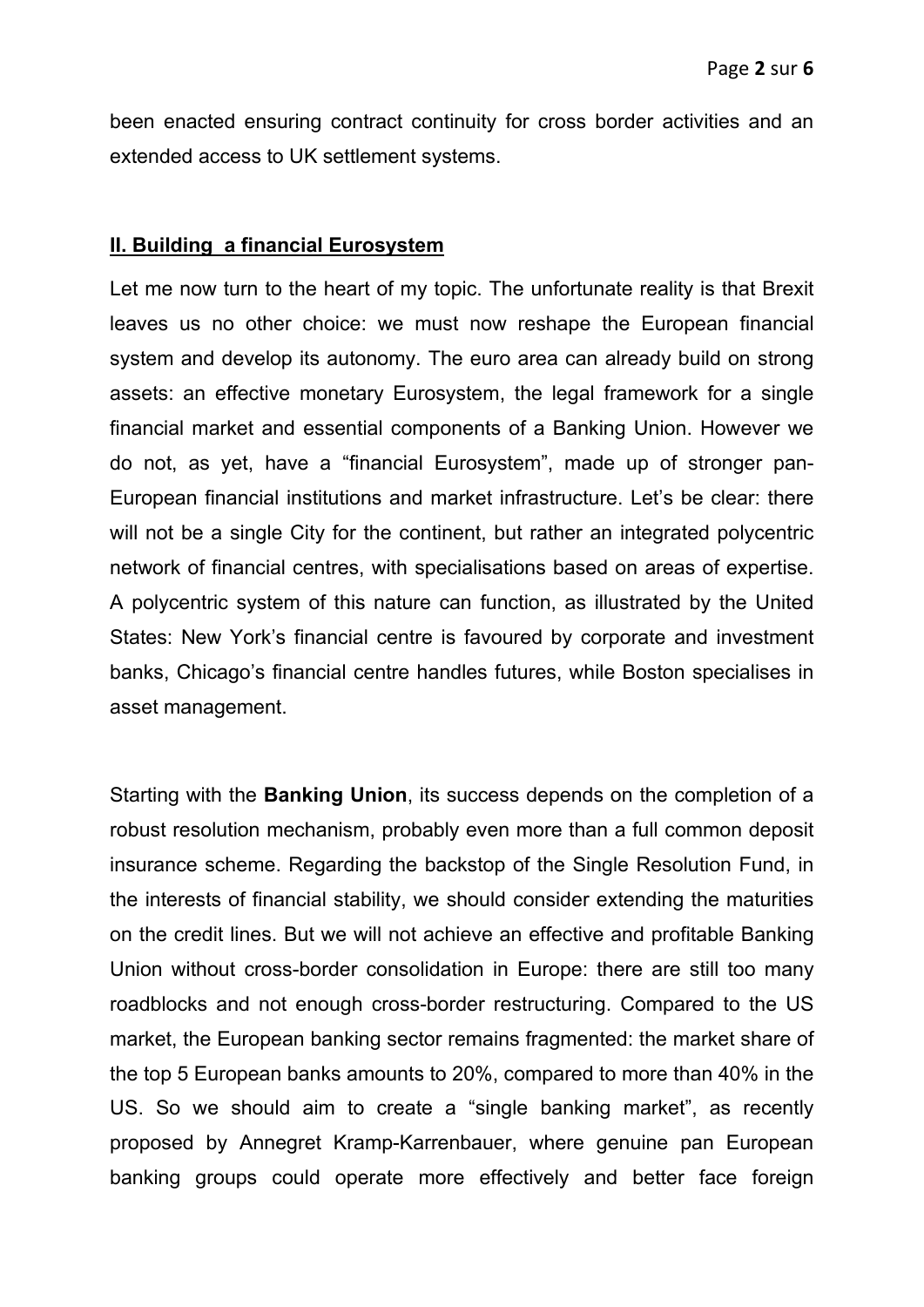competition. On top of that, banking integration makes banks more resilient as it reduces their exposure to asymmetric shocks which leads to enhanced risksharing and a better allocation of resources. A useful step towards forming genuine pan-European banking groups could be to lower capital requirements of European subsidiaries, while safeguarding their financial position through credible cross-border guarantees provided by the parent company, which could be triggered both in normal times and in crisis situations. This would be based on European Union law and enforced by European Union authorities.

I add the obvious, on bank regulation: it is now desirable that we stabilise visibility on total capital requirements, adding up from various origins. The smooth transposition of Basel 3 is part of this clarification, including the implementation of the output floor only at consolidated level within the European Union: if not, we will have introduced a new obstacle to cross-border activities within Europe.

Together with the Banking Union, a genuine **Capital Markets Union (CMU)** is essential to strengthening financial integration in Europe: we advocated it strongly with Jens Weidmann, President of the Bundesbank, in a joint paper published yesterday, and it will be a key topic of today's informal Ecofin, thanks to the Romanian Presidency. Despite some recent achievements, progress on this topic is proving difficult and slow. Let us finally move on from a rhetorical consensus in principle to concrete headways, notably on instruments, access to finance for SMEs, and supervision.

In this respect, I welcome the progress achieved on a Pan-European Personal Pension Product (PEPP): this product is portable across member states and offers consumers a wider range of investment opportunities. We should also make progress towards the harmonisation of insolvency regimes. It should facilitate cross-border investment.

One of the most challenging issues of the CMU is to provide cheaper and easier access to equity for SMEs in order to support their growth. Equity financing is a key driver of innovation: it is better suited to the uncertainty and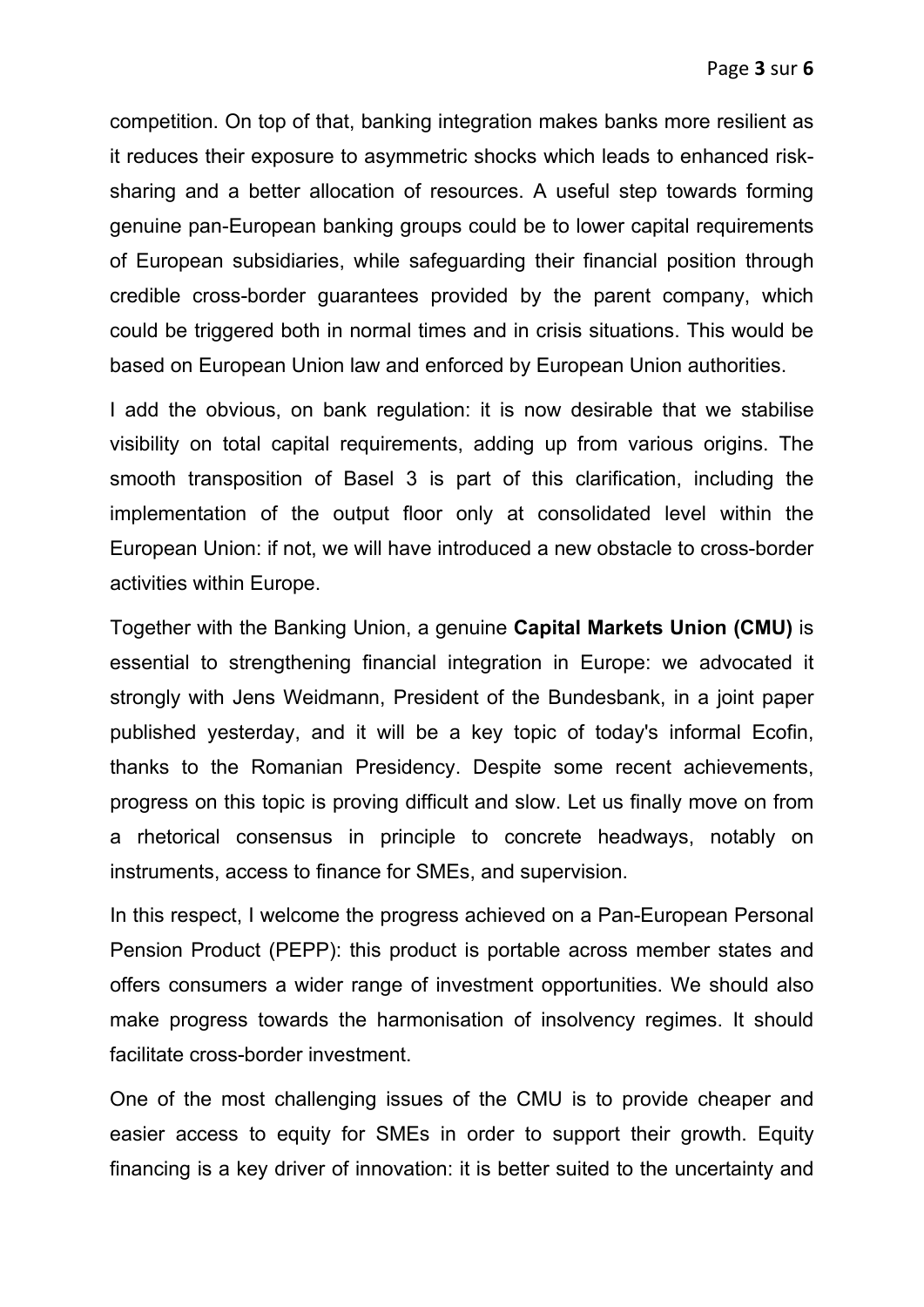offers long-term returns associated with innovative projects. The euro area is seriously lagging behind in this respect: equity only accounts for 80% of GDP, compared with 122% in the United States.

Integrated capital markets also require effective supervision. Here again, milestones have been reached thanks to the outcome of the recent review of ESAs towards enhancing their role. Concerning the supervision of financial markets, ESMA will as a first step contribute to furthering convergence of supervisory practices. Yet in the longer run, the scope of its direct supervisory powers should be expanded starting with the supervision of wholesale markets. Regarding the insurance sector, a particular attention was paid to strengthening the supervision of cross-border activities through EIOPA. I welcome also the enhanced EBA role on AML-CFT issues, an area where progress in the European framework is absolutely needed.

Finally, the Capital Markets Union needs robust market infrastructure. Thanks to EMIR II, Europe has given itself powers – via ESMA – to directly supervise **third country** CCPs which have a systemic footprint vis-à-vis the EU. This being said, EMIR II is not the end of our journey. Much more needs to be done regarding either the role of the ECB or ESMA's prerogatives over **EU CCPs**.

Both the Banking Union and the Capital Markets Union are the key components of what we call with Jens Weidmann a genuine "Financing Union for Investment and Innovation": this idea is a way of better channeling our abundant resources – our EUR 340 billion savings surplus in 2018 – towards the concrete needs of the European economy: the energy transition, SMEs' equity or digital innovation. This unified branding has the merit of highlighting the purposes of this Union to the general public: investment and innovation, or in other words the financing of the future.

### **III. Some pillars of a European financial sovereignty**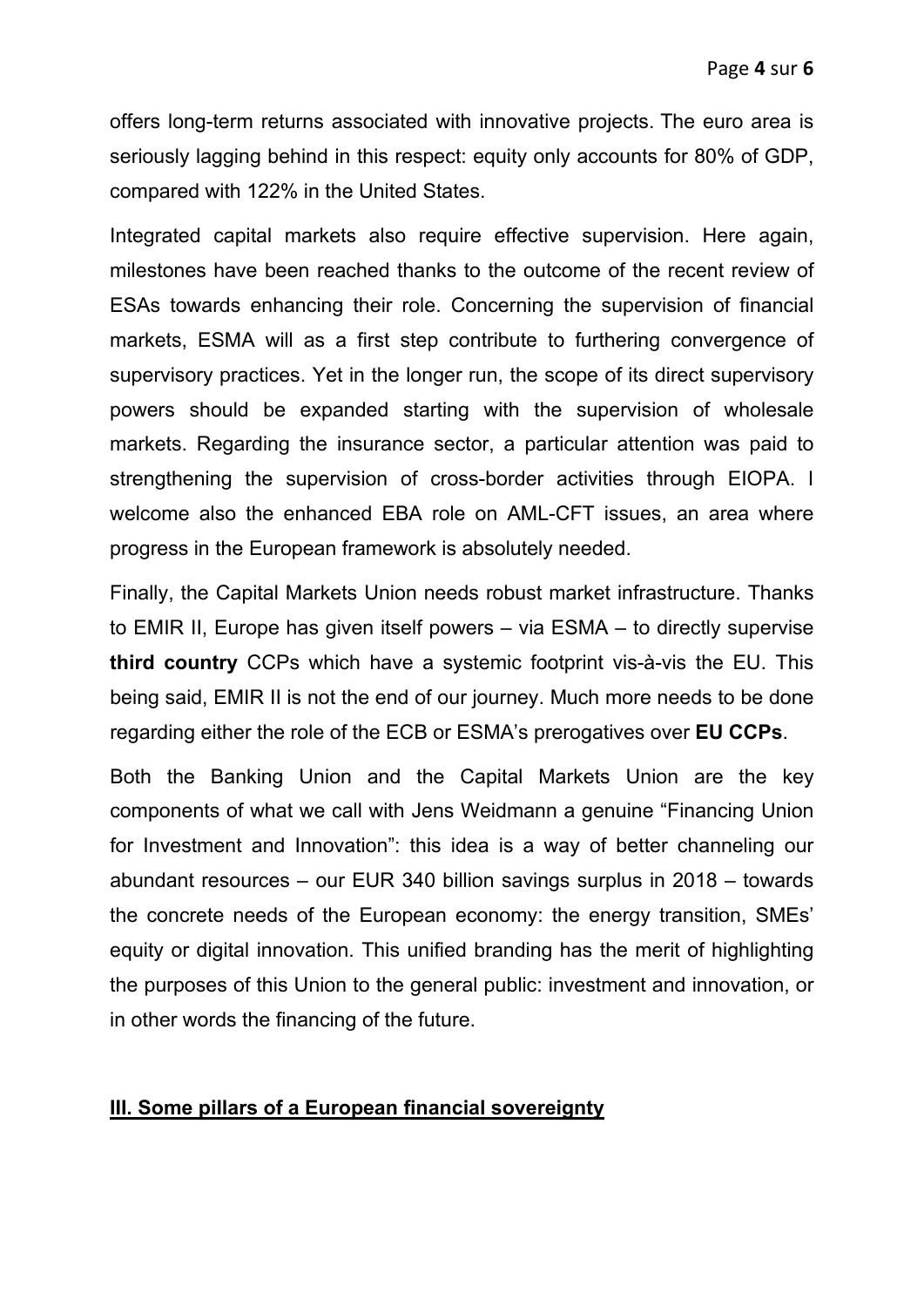In the longer run, we should build three key pillars of the future European financial sovereignty. First of all, the EU needs to strengthen its position as rule maker through enhanced **equivalence regimes.** Brexit has given new momentum to this topic: a comprehensive reassessment of current equivalence regimes is essential given the scope of the relationships between the EU and the UK. Beyond the issue of Brexit, the review of equivalence regimes also provides an opportunity to improve them. There is a need for greater transparency in the procedure for granting equivalences, within a comprehensive institutional framework. The monitoring and control of equivalence decisions could also be improved by granting more power to ESAs, and by providing the European Commission with more gradual options through flexible tools in the case of regulatory divergence: for example, temporary, partial or conditional lifting of equivalences.

The second pillar of European financial sovereignty concerns the efficiency of **retail payments and market infrastructure**. Regarding retail payments, while the Single Euro Payments Area (SEPA) has proved to be successful, further convergence is still needed in response to the growing influence of major third countries' firms in payments solutions. In order to preserve our sovereignty, a European strategy for retail payments would be necessary, with a view to (i) addressing market fragmentation and promoting unified European-based solutions, (ii) improving the protection of payment data and (iii) encouraging European players to take part in the current concentration in retail payments. Regarding infrastructure, the European System of Central Banks shouldered its responsibilities in strengthening European post-trade integration, notably through the Target2Securities platform. In the coming years, the set-up of a unified collateral management platform operated by the Eurosystem will be another key step directly contributing to an effective Capital Markets Union.

Moving on to the third pillar, the **international role of the euro** is a key component of our European financial sovereignty. After a significant rise, the international use of the euro has declined since the financial crises of 2008- 2012 and remains limited in comparison with the dollar. The US dollar is a